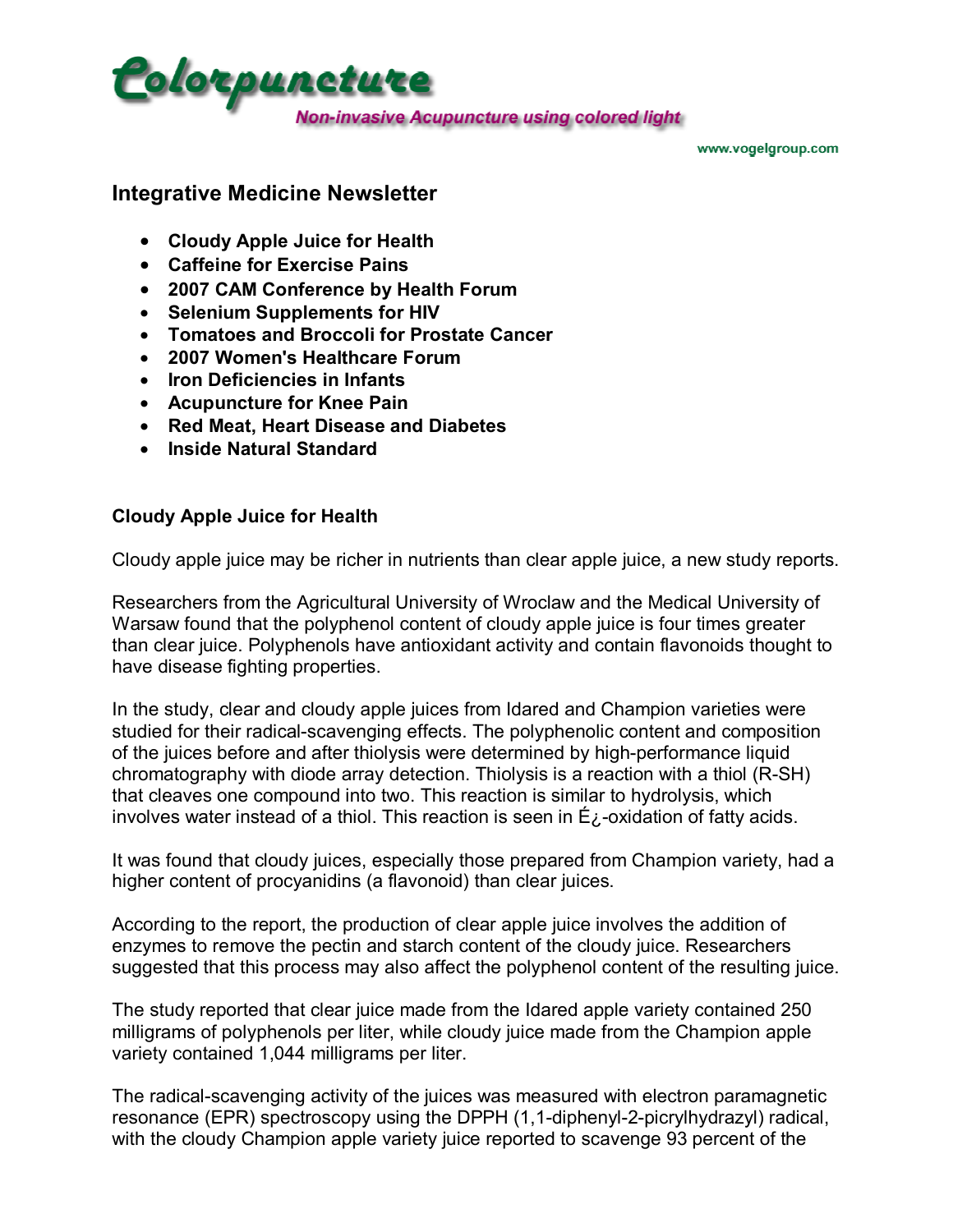radicals after three minutes, compared to only 24 percent for the clear Idared variety juice.

The study concluded that apple juices, especially cloudy ones, are a rich source of natural antioxidants that may be used in the pharmaceutical or food industry.

Reference: 1) Oszmianski J, Wolniak M, Wojdylo A, Wawer I. Comparative study of polyphenolic content and antiradical activity of cloudy and clear apple juices. Journal of the Science of Food and Agriculture. Published Online: 15 Jan 2007. View Abstract.

# **Caffeine for Exercise Pains**

Having a caffeine supplement an hour before exercise may reduce muscle pain postworkout, a new study suggests.

Researchers at the University of Georgia conducted a double-blind, placebo-controlled, repeated-measures experiment examining the effects of caffeine on delayed-onset muscle pain intensity and force loss in response to 64 eccentric actions of the dominant quadriceps induced by electrical stimulation.

In the study, nine low caffeine-consuming college-aged females ingested caffeine or placebo 24 and 48 hours following electrically stimulated eccentric exercise of the quadriceps. One hour after ingestion, maximal voluntary isometric contractions (MVIC) and submaximal voluntary eccentric actions were used to determine force loss during activation of damaged quadriceps and whether caffeine attenuates muscle pain intensity.

Pain intensity was measured using a zero to 100 visual analog scale. Caffeine produced a large, statistically significant hypoalgesia (diminished pain in response to a normally painful stimulus) during the MVIC. The reduction in pain scores during submaximal voluntary eccentric movements was smaller, as was the increase in MVIC force. Researchers found that consuming caffeine (equal to approximately 2 cups of brewed coffee) an hour before exercise reduced muscle pain afterwards by up to 48 percent.

However, because the study only involved nine women with low caffeine intake, the results may not be applicable to the more general population, particularly regular caffeine users.

Researchers concluded that caffeine could produce a large reduction in pain resulting from eccentric exercise-induced, delayed-onset muscle injury.

Reference: 1) Maridakis V, O'connor PJ, Dudley GA, McCully KK. Caffeine Attenuates Delayed-Onset Muscle Pain and Force Loss Following Eccentric Exercise. J Pain. 2006 Dec 8; [Epub ahead of print] 22 Jan 2006. View Abstract.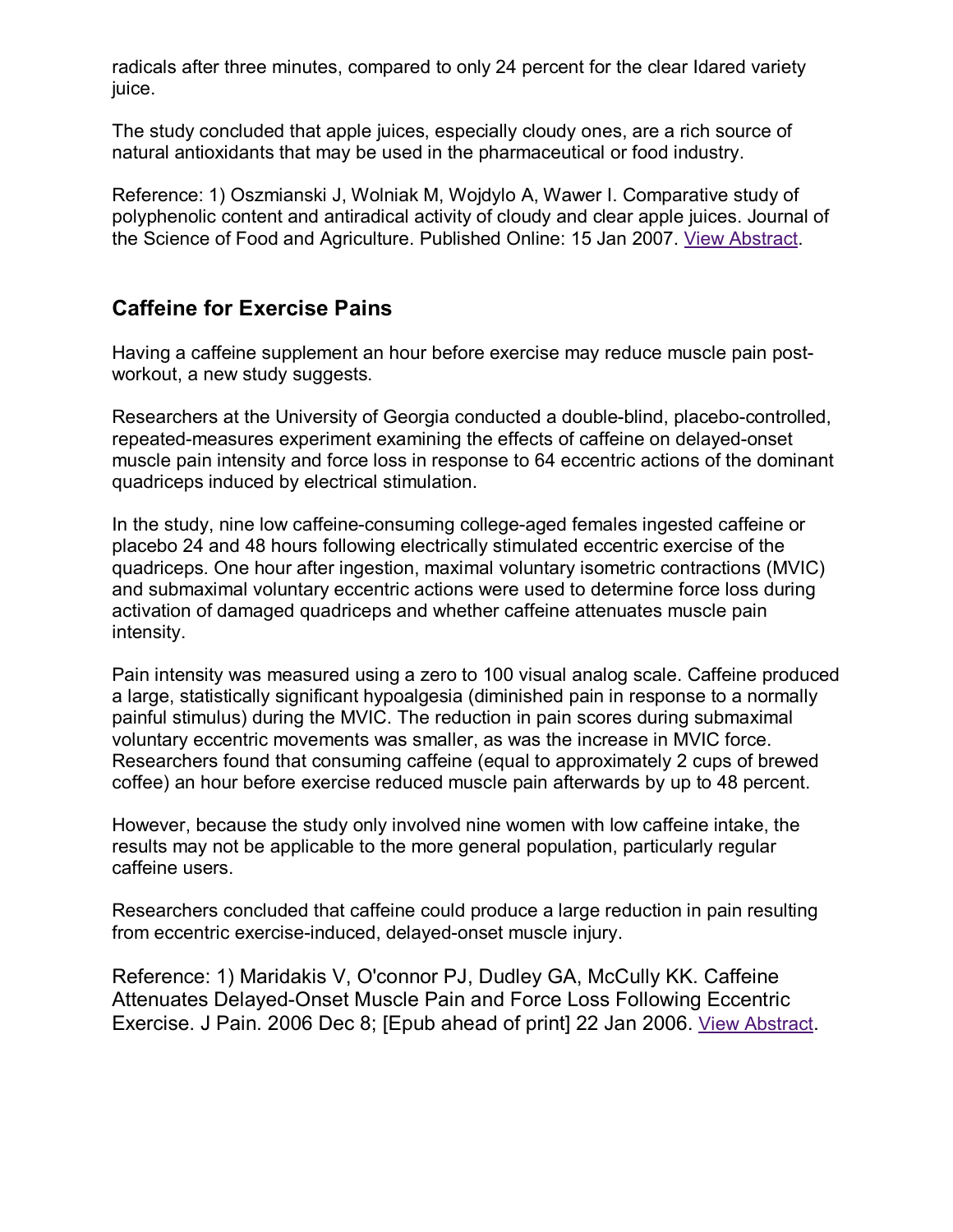#### Selenium Supplements for HIV

Daily selenium supplements, in combination with traditional anti-retroviral therapy, may control the viral load associated with HIV and boost the numbers of immune cells, reports a new study.

Researchers at the University of Miami and Florida International University explained that despite findings that selenium supplementation may improve immune functioning, definitive evidence of its impact on human immunodeficiency virus (HIV) disease severity is lacking.

The double-blind, randomized, placebo-controlled trial evaluated the effects of high selenium yeast supplementation (200mcg/day). Intention-to-treat analysis assessed the effect on HIV-1 viral load and CD4 count after nine months of treatment. Unless otherwise indicated, values were presented as mean +/- SD.

Among the 450 HIV-1-seropositive men and women who underwent screening, 262 initiated treatment and 174 completed the nine-month follow-up assessment. Mean adherence to study treatment was good (73 percent +/- 24.7 percent) with no related adverse events. The intention-to-treat analyses indicated that the mean change (Delta) in serum selenium concentration increased significantly in the selenium-treated group and not the placebo-treated group and greater levels predicted decreased HIV-1 viral load, which predicted increased CD4 count.

Researchers noted that the findings remained significant after covarying age, sex, ethnicity, income, education, current and past cocaine and other drug use, HIV symptom classification, antiretroviral medication regimen and adherence, time since HIV diagnosis and hepatitis C virus coinfection.

Follow-up analyses evaluating treatment effectiveness indicated that the nonresponding selenium-treated subjects whose serum selenium change was less than or equal to 26.1mcg/L displayed poor treatment adherence (56.8 percent +/- 29.8 percent), HIV-1 viral load elevation and decreased CD4 count.

In contrast, selenium-treated subjects whose serum selenium increase was greater than 26.1mcg/L evidenced excellent treatment adherence (86.2 percent +/- 13.0 percent), no change in HIV-1 viral load and an increase in CD4 count.

The study concluded that daily selenium supplementation may suppress the progression of HIV-1 viral burden and provide indirect improvement of CD4 count. Selenium may be a simple, inexpensive and safe adjunct therapy in HIV spectrum disease.

Reference: 1) Hurwitz BE, Kalus JR, Llabre MM, et al. Suppression of Human Immunodeficiency Virus Type 1 Viral Load with Selenium Supplementation: A Randomized Controlled Trial. Arch Intern Med. 2007 Jan 22;167(2):148-154. View Abstract.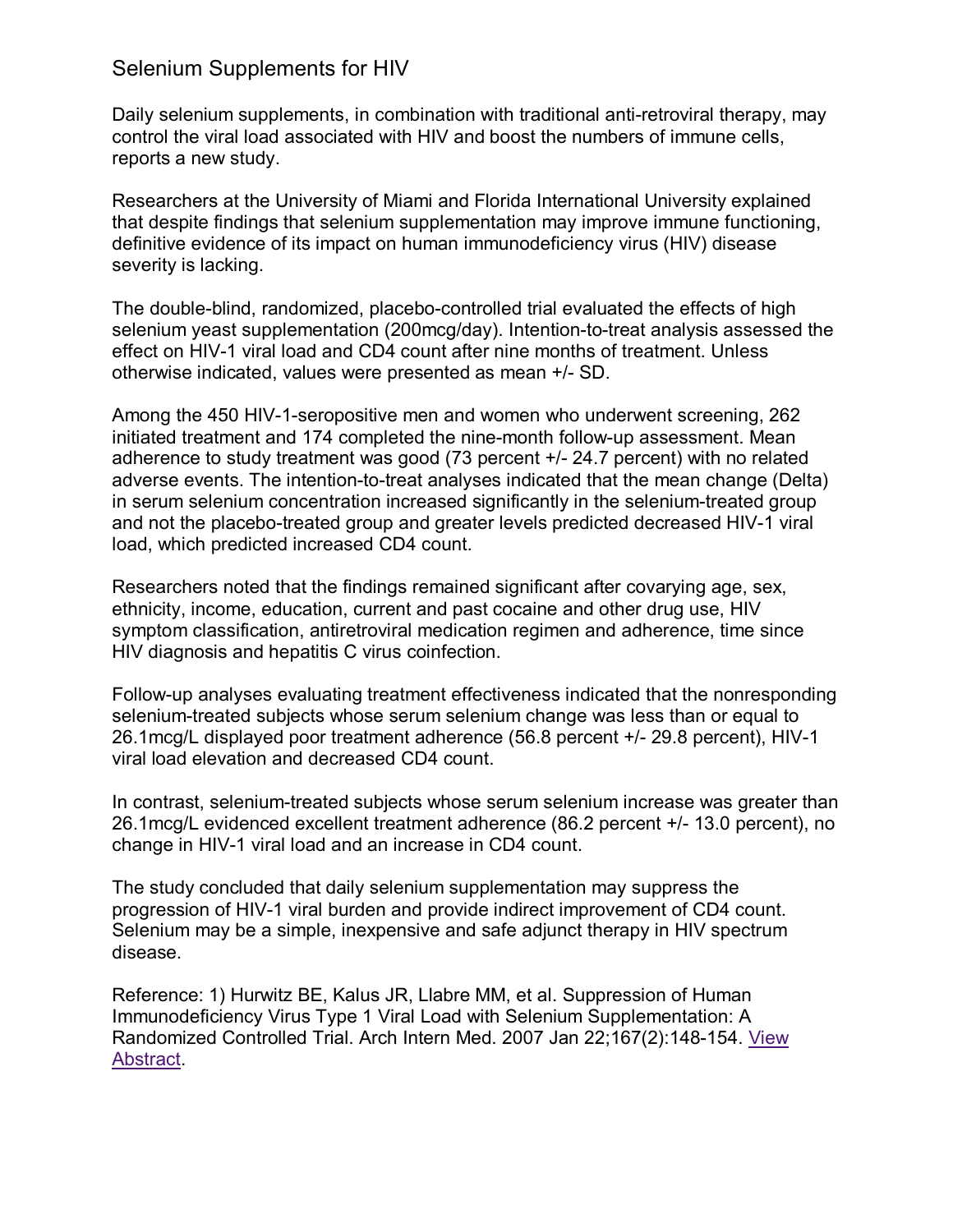## **Tomatoes and Broccoli for Prostate Cancer**

There may be an additive effect when tomatoes and broccoli are eaten together that protects against prostate cancer, a new study reports.

Researchers at the University of Illinois and James Cancer Hospital and Solove Research Institute explained that the consumption of diets containing five to 10 servings of fruits and vegetables daily is the foundation of public health recommendations for cancer prevention, yet this concept has not been tested in experimental models of prostate cancer.

The study evaluated combinations of tomato and broccoli in the Dunning R3327-H prostate adenocarcinoma model. Two-hundred and six male Copenhagen rats were fed diets containing 10 percent tomato, 10 percent broccoli, 5 percent tomato plus 5 percent broccoli (5:5 combination), 10 percent tomato plus 10 percent broccoli (10:10 combination) powders, or lycopene (23 or 224 nmol/g diet) for approximately 22 weeks starting one month prior to receiving s.c. tumor implants.

Scientists compared the effects of diet to surgical castration (two weeks before termination) or finasteride (5 mg/kg body weight orally, 6 days/week). Castration reduced prostate weights, tumor area and tumor weight, whereas finasteride reduced prostate weights, but had no effect on tumor area or weight.

Lycopene at 23 or 224 nmol/g of the diet insignificantly reduced tumor weights by seven percent or 18 percent, respectively, whereas tomato reduced tumor weight by 34 percent. Broccoli decreased tumor weights by 42 percent whereas the 10:10 combination caused a 52 percent decrease.

Tumor growth reductions were associated with reduced proliferation and increased apoptosis (cell death), as quantified by proliferating cell nuclear antigen immunohistochemistry and the ApopTag assay.

Researchers concluded that the combination of tomato and broccoli was more effective at slowing tumor growth than tomato or broccoli alone supporting public health recommendations to increase the intake of a variety of plant components.

1) Canene-Adams K, Lindshield BL, Wang S, et al. Combinations of tomato and broccoli enhance antitumor activity in dunning r3327-h prostate adenocarcinomas. Cancer Res. 2007 Jan 15;67(2):836-43. Epub 2007 Jan 9. View Abstract

#### **Iron Deficiencies in Infants**

Young children may be at risk for iron deficiencies when they make the transition from breast milk or formula to more solid foods, a new study reports.

Researchers at Pennsylvania State University suggest that the lack of sufficient iron intake may significantly delay the development of the central nervous system because of alternations in morphology, neurochemistry and bioenergics.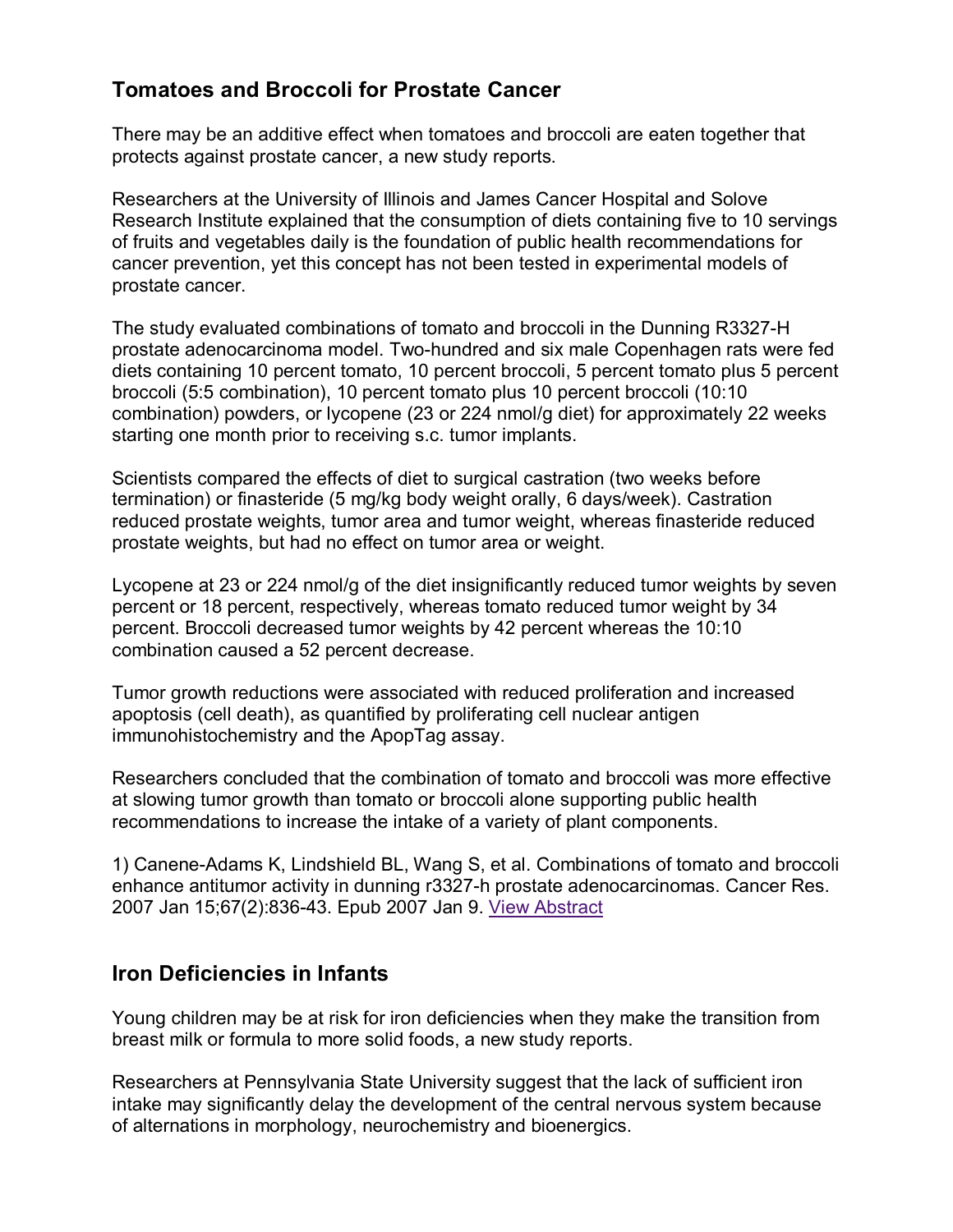Researchers report that depending on the stage of development at the time of iron deficiency, there may be an opportunity to reverse adverse effects, but the success of repletion efforts may be time-dependent.

In the report, preclinical and clinical studies identifying the regions of the brain and behaviors affected, and perhaps irreversibly altered, by early-life iron deficiency in humans, monkeys and rodents were examined.

Data in monkeys show significant effects on neurodevelopment with dietary iron deficiency. Findings in human infants are consistent with altered myelination (the second of two changes during brain development after birth; the process during which neurons and dendrites become coated with a fatty substance, myelin, to enable neural impulses to travel faster) and changes in monoamine functioning. Rodent studies show that effects of iron deficiency during gestation (pregnancy) and lactation persist despite restoration of iron status at weaning.

The report concluded that the cross-species studies may indicate a vulnerable period in early development that may result in long-lasting damage.

For more information on iron and other dietary supplements, please visit Natural Standard's Herbs & Supplements database.

Reference: 1) Beard J. Recent Evidence from Human and Animal Studies Regarding Iron Status and Infant Development. J Nutr. 2007 Feb;137(2):524S-30S. View Abstract.

## **Acupuncture for Knee Pain**

Auricular (ear) acupuncture may reduce the need for pain medication following ambulatory knee surgery, a new study suggests.

Researchers from the Department of Anesthesiology and Intensive Care Medicine at the Ernst Moritz Arndt University in Germany investigated the use of auricular acupuncture versus an invasive needle control procedure for complementary analgesia after ambulatory knee surgery.

Acupuncture is the practice of inserting needles into specific points along the body's meridian system to treat disease, relieve pain and balance the flow of Qi in the body. Auricular acupuncture is based on the idea that the ear is a microcosm of the body. Auricular acupuncturists apply acupuncture needles to certain points on the ear thought to affect corresponding organs.

In the study, 120 patients who were undergoing ambulatory arthroscopic knee surgery under general anesthesia were randomized to receive either auricular acupuncture or a control procedure. Fixed indwelling acupuncture needles were inserted before surgery and were not removed until the following morning. Postoperative rescue analgesia was used to achieve pain intensity less than 40 mm based upon a 10 mm visual analogue scale.

The primary outcome measure utilized was the amount of postoperative ibuprofen required between surgery and an examination on the following morning.